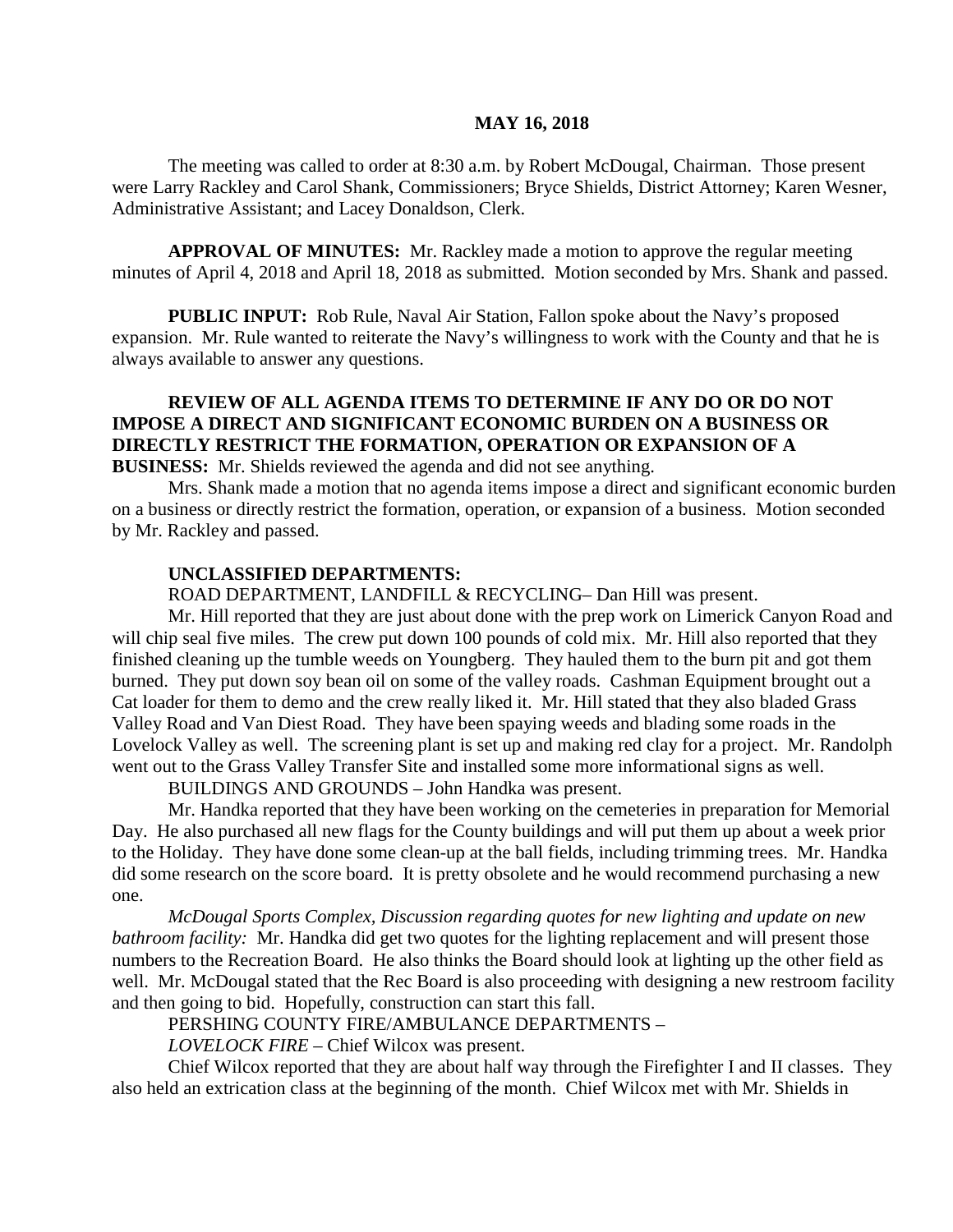regards to Fire Inspections. Mr. Shields stated that they are working on what the fee for the inspection would be and who would collect it. The Sheriff has agreed to collect the fee along with the Business License fee. Mr. Shields stated that an Ordinance is needed to enact the fee and specify how it will be allocated.

Chief Wilcox also reported that he attended the yearly Chiefs meeting with the BLM (Bureau of Land Management) in Winnemucca last week. The BLM is preparing to have firefighters stationed at the Lovelock Firehouse soon. Chief Wilcox stated that five people will be attending the NSFA (Nevada State Firefighter's Association) Conference June 20-23, 2018. The Conference provides great training opportunities that can be applied towards Firefighter I/II certification.

Chief Wilcox stated that they have also applied for a grant through NSFA that would provide funding for new members for turnouts and physicals. Chief Wilcox attended the LEPC (Local Emergency Planning Committee) meeting. A grant application is being submitted to pay for registration fees for the Fire Show West, so hopefully a large group can attend that conference as well.

*AMBULANCE –* Chief Wilcox reported that they've been busy. They are working on CEUs (Continuing Education Units) for their EMS (Emergency Medical Services) training. Chief Wilcox stated that they are working with HGH (Humboldt General Hospital) to provide an Advanced EMT (Emergency Medical Technician) class.

Mrs. Shank stated that we missed applying for the SAFER (Staffing for Adequate Fire  $\&$ Emergency Response) grant as not all the information was provided by the Fire Departments. Chief Wilcox stated that they are scheduling a meeting with all the fire chiefs to sit down and develop a list of the available grants, so they can be more prepared. Mr. McDougal stated that he met with Mike Heidemann a week or so ago and discussed the importance of applying for grants for the Fire and Ambulance Departments. Mr. McDougal feels that Mr. Heidemann should be allowed to write and administer those grants instead of the County's grant writer. Mrs. Shank stated that there are so many different things that can be applied for. She would like to see recommendations from the fire departments. She also stated that the departments need to be able to provide the Commission with statistics. Chief Wilcox stated that they are working on getting all that information inputted into a tracking system.

**APPROVAL TO WRITE LETTER TO BLM REGARDING THE NAVAL FALLON AIR STATION EXPANSION PROJECT:** The Board was given a letter written by Mr. McDougal to the BLM in regards to the Navy's Expansion Project. The letter is requesting that the BLM review the impacts on Pershing County's public infrastructure, impacts to Pershing County's economy and the impacts on private land ownership in Pershing County and adjust the northern boundary of the withdrawal to eliminate these impacts. Mr. McDougal stated that he had been told that an Offer of Compromise had been issued from the Navy allowing Pole Line Road to be maintained and also allowing a rail bed to be put alongside the base of the mountain. However, the Navy would not guarantee that a train would not be blown up. Mr. McDougal stated that this is not acceptable. The letter reiterates that Pershing County, along with other counties and the BLM, has a vested interest in finding a working compromise with the Navy in regards to the Bravo 20 Expansion.

Robert Rule, Fallon Naval Air Station, also spoke. Mr. Rule stated that the train would be unmanned. If the only option is to have a train run across a naval range, then the Navy is asking for indemnification. Mr. Rule stated that the Navy is still open to negotiation.

Mrs. Shank made a motion to approve writing a letter to the BLM regarding the Naval Fallon Air Station Expansion Project as presented. Motion seconded by Mr. Rackley and passed.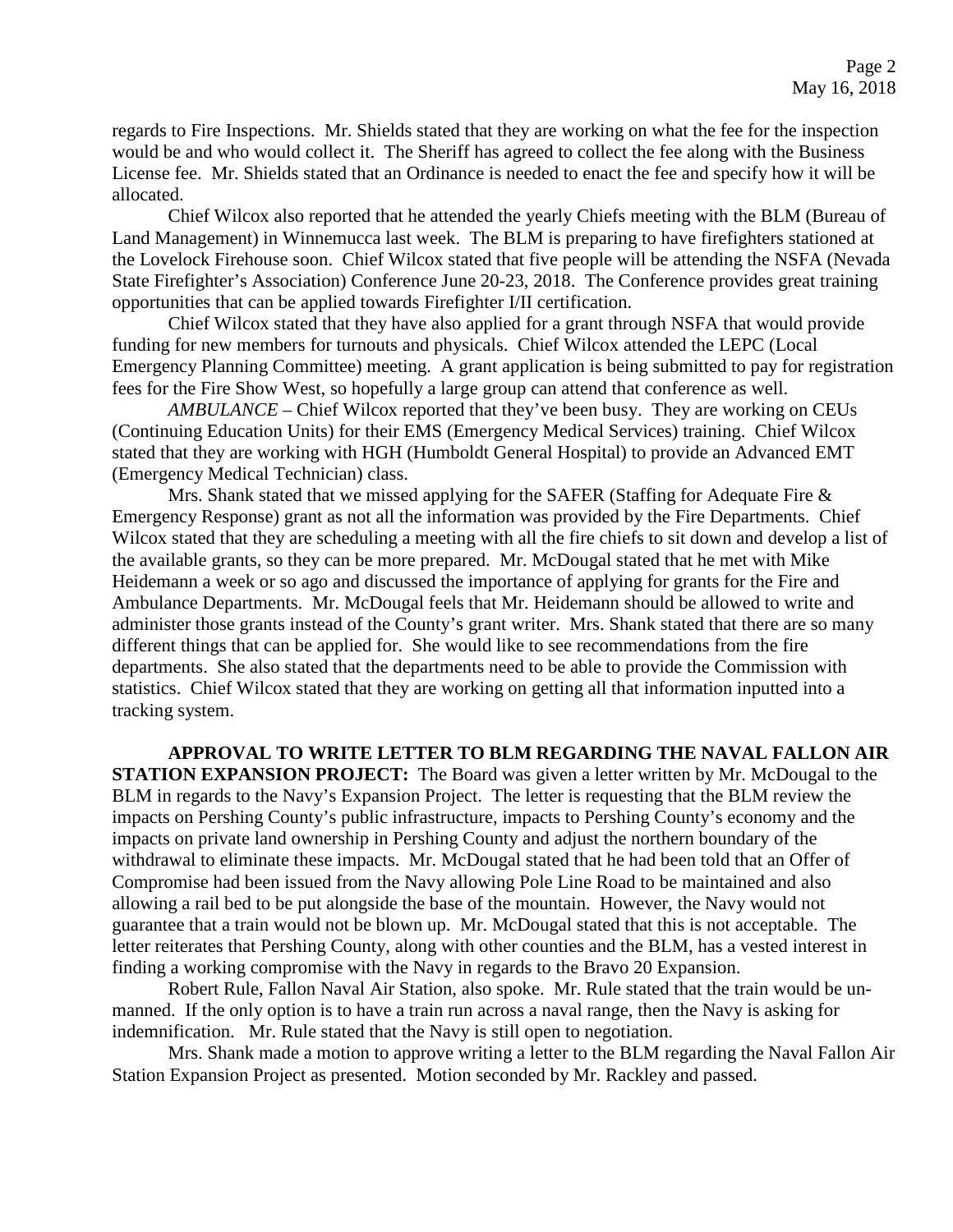**BID REVIEW / AWARD:** PERSHING COUNTY CHIP SEAL OIL BID - Bids were opened on May 1<sup>st</sup> by Mr. Hill, Mrs. Wesner and Mrs. Donaldson. Two bids were received as follows:

|                                                                                                     | Sierra Nevada Construction                                                                | \$297,868.03 | \$0.146 per square foot |  |
|-----------------------------------------------------------------------------------------------------|-------------------------------------------------------------------------------------------|--------------|-------------------------|--|
|                                                                                                     | Idaho Asphalt Supply, Inc.                                                                | \$227,477.16 | \$0.111 per square foot |  |
|                                                                                                     | Mr. Rackley made a motion to award the Pershing County Chip Seal Oil Bid to Idaho Asphalt |              |                         |  |
| Supply in the amount of $$227,477.16$ as they were the lowest, most responsive and responsible bid. |                                                                                           |              |                         |  |
| Motion seconded by Mrs. Shank and passed.                                                           |                                                                                           |              |                         |  |
|                                                                                                     | PERSHING COUNTY LANDFILL WHEEL LOADER BID – Bids were opened on May $15th$ by             |              |                         |  |
| Mr. Rackley, Mr. Hill, Mrs. Wesner and Mrs. Donaldson. Two bids were received as follows:           |                                                                                           |              |                         |  |
|                                                                                                     | Cashman Equipment                                                                         |              |                         |  |
|                                                                                                     | Total Price: $$248,500.52 + $350$ Doc. Fee=                                               |              | \$248,500.52            |  |
|                                                                                                     | 5 year lease at 4.55% \$3,538.96 due monthly                                              |              |                         |  |
|                                                                                                     | Guaranteed Buy-Back at end of 5-years                                                     | \$73,920.00  |                         |  |
|                                                                                                     | Pape Machinery                                                                            |              |                         |  |
|                                                                                                     | Total Price $$266,900 + $500$ Doc. Fee =                                                  |              | \$267,400.00            |  |
|                                                                                                     | 5 year lease at $\Lambda$ 00% $$50,170,32$ due yearly                                     |              |                         |  |

5 year lease at 4.99% \$59,179.32 due yearly<br>Guaranteed Buv-Back at end of 5-years \$186,900.00 Guaranteed Buy-Back at end of 5-years

This item will be moved to the June  $6<sup>th</sup>$  agenda as there were some questions in terms of the budget.

#### **UNCLASSIFIED DEPARTMENTS, CONT.D:**

COMMUNITY CENTER/ ECONOMIC DEVELOPMENT – Heidi Lusby-Angvick was present. Mrs. Lusby-Angvick stated that there is a CDBG (Community Development Block Grant) Advisory Board meeting on May 30-31, 2018. They will review any grant applications that were received at this meeting. Mrs. Lusby-Angvick will be attending. Mrs. Wesner stated that she would like to recommend that the County appoint Mrs. Lusby-Angvick as the County's Alternate. Mrs. Wesner is the County's representative and she and Mrs. Lusby-Angvick have been alternating attendance. An item will be put on the next agenda.

Mrs. Lusby-Angvick stated that two weeks ago there were back-to-back-to-back events at the Community Center. The Sunday event did not do the clean-up that was required, which caused concern for the Monday event. They also signed the contract that they would not be serving alcohol and purchased the County's insurance, which has an alcohol exclusion. It was very apparent during clean-up that there was alcohol at the event.

*Approval of language for establishing the \$1,000.00 fine for non-compliant Alcohol Free events:*  Mrs. Lusby-Angvick stated that she worked with Deputy DA Todd Banks on the additional language.

Mrs. Shank made a motion to approve adding additional language to the Community Center Rental Agreement establishing a \$1,000.00 fine for non-compliant alcohol free events and approved the updated cover sheet. Motion seconded by Mr. Rackley and passed.

*Approval for Heidi Lusby-Angvick to attend the 2018 Nevada Economic Development Conference and Switch Tour and approval to stay at the host hotel at \$89.00 per night, August 20-21, 2018:* PCEDA did recommend approval and funds will come from the Highway 95 Grant.

Mrs. Shank made a motion to approve the request for Heidi Lusby-Angvick to attend the 2018 Nevada Economic Development Conference and Switch Tour, August 20-21, 2018 and approve her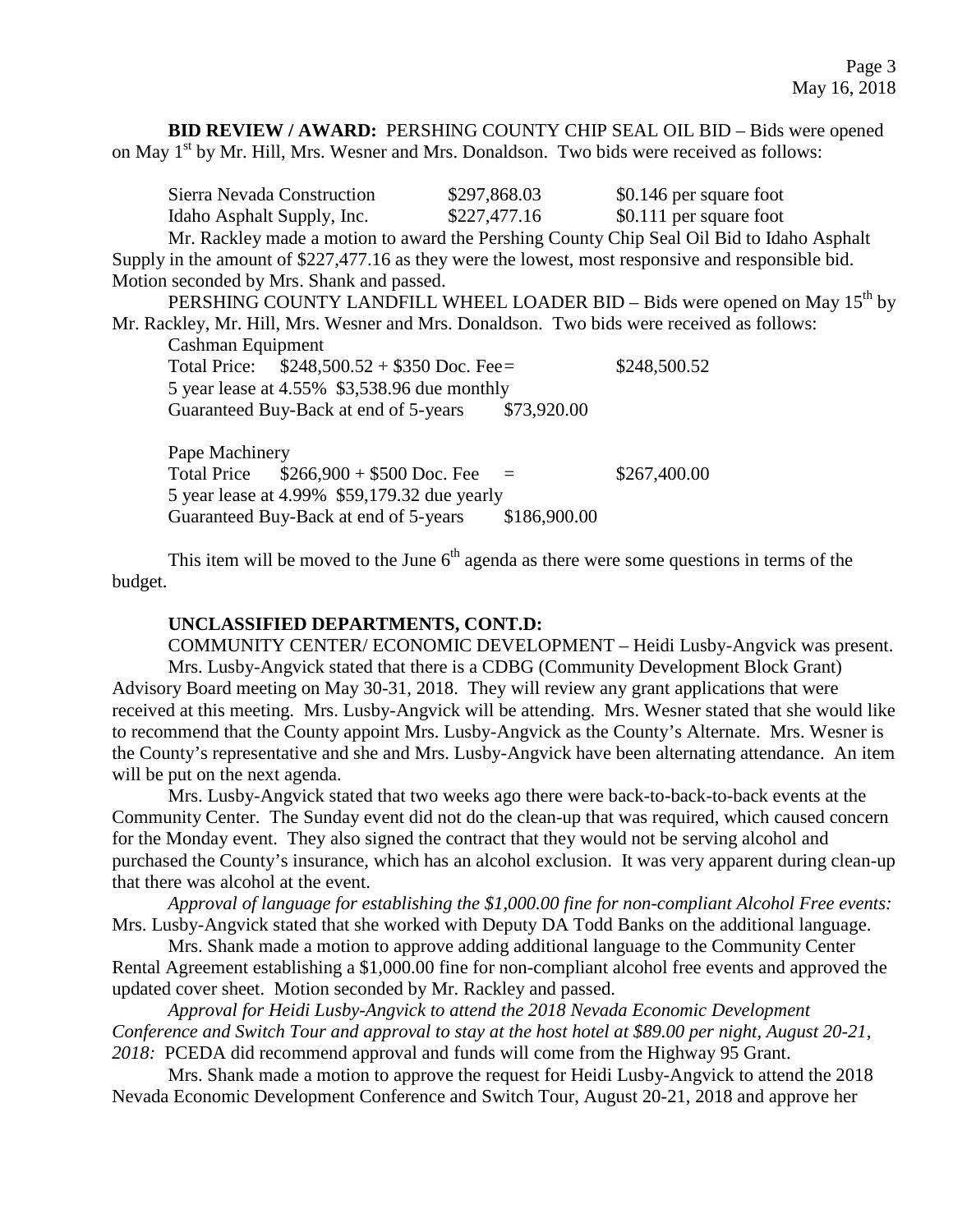staying at the host hotel at a cost of \$89.00 per night to be paid for with Highway 95 Grant funds. Motion seconded by Mr. Rackley and passed.

Mrs. Lusby-Angvick also reported that on May 22<sup>nd</sup> OSIT (Office of Science, Innovation and Technology) will be here to discuss broadband. Mrs. Lusby-Angvick stated that the Museum is now open for the summer. They will be having a ribbon cutting for the new interpretive panels and kiosk on June  $2<sup>nd</sup>$  at 10:00 a.m.

IT DEPARTMENT – Justin Abbott was present.

Mr. Abbott gave the Board the draft Technology Plan. He would like to discuss some things in the plan with the department heads. There are two time-sensitive issues that need to be addressed. The Tyler Incode deployment has begun. The new server for the Sheriff's Office has arrived. He also reported that Justice Court is back online. Mr. Abbott also stated that he met with Sean Romyer of the Nevada Office of Cyber Defense Coordination on Monday. Mr. Romyer explained the resources that are available to us, like vendor resources and cyber safety training.

SAFETY/GRANT WRITER – *POOL/PACT Courthouse Safety Analysis for review and allocation of Building and Grant funding to implement:* Mrs. Shank stated that she had previously mentioned that POOL/PACT would come out and evaluate our buildings for security concerns and make suggestions. She met with two representatives and they walked through the Courthouse. Mrs. Shank gave the Board some printed information about Courthouse security and POOL/PACTs suggestions. Mrs. Shank also stated that the  $11<sup>th</sup>$  Judicial had been looking into grants for a security guard or other security measures. Mr. McDougal would like to have a meeting with the department heads to discuss these things.

# **ELECTED DEPARTMENT:**

LACEY DONALDSON, CLERK-TREASURER – Mrs. Donaldson stated that Early Voting starts in 10 days.

*Approval of corrections/changes to the Tax Roll:* There were no changes submitted.

RENE CHILDS, RECORDER-AUDITOR – Mrs. Childs reported that they participated in a two hour training with Tyler Technologies yesterday. They have eight days to spot check 300,000 documents before going live with Eagle Recording on June  $20<sup>th</sup>$ .

*Removal of Inventory Item #AR0552, Ativa 270C Shredder:* The shredder no longer works and is not repairable. Mrs. Childs stated that since shredders wear out so often, we are going to piggy-back on the shredding contract the Courthouse has. However, they will not be able to bring us a bin until July.

Mrs. Shank made a motion to remove the Ativa 270C Shredder from the Recorder-Auditor's inventory. Motion seconded by Mr. Rackley and passed.

Mrs. Childs also spoke about an error that was made on the tentative budget pertaining to the Ormat abatement. The publication date for the Weed District's public hearing also had to be corrected. Mrs. Childs worked with Mrs. Donaldson and the Budget notices were published in the Reno Gazette Journal as we couldn't meet the deadlines with Winnemucca Publishing.

 Mrs. Childs will be speaking with the auditors about the Landfill loader lease this afternoon. LAUREEN BASSO-CERINI, ASSESSOR – Ms. Basso-Cerini reported that they are almost

done with the new construction. They have a few left in Grass Valley and Jersey Valley that they will get next week. Once that is completed they will start the appraisal cycle in the City of Lovelock. Ms. Lerner is currently attending a mapping class. They are continuing building tables and categories in preparation for the system conversion.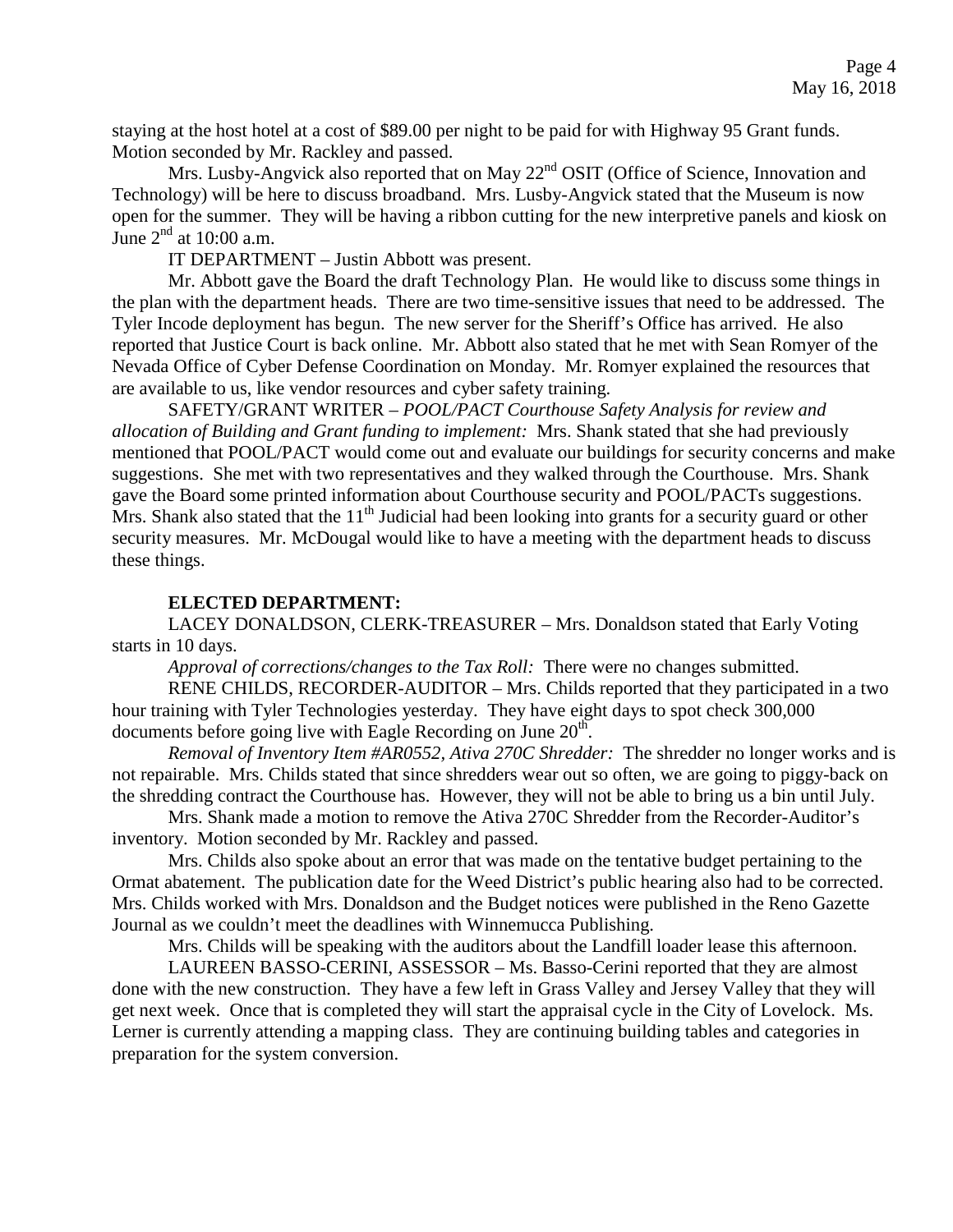*Salary Resolution, Beth Reid:* Mr. Rackley made a motion to approve the Salary Resolution for Beth Reid moving her from an Administrative Clerk I, Range 23, Step 2 to an Administrative Clerk II, Range 26, Step 1 effective June 8, 2018. Motion seconded by Mrs. Shank and passed.

**UPDATE ON PROGRESS OF SITE LOCATION, DESIGN, FUNDING, AMENITIES AND CONSTRUCTION OF FUTURE LAW ENFORCEMENT CENTER:** APPROVAL TO HIRE INDEPENDENT CONSTRUCTION FIRM TO GIVE QUOTE ON COST TO RENOVATE CURRENT JAIL TO BE UTILIZED FOR ADMINISTRATION, TRAINING AND STORAGE – Mr. Shields stated that he would prepare a letter to send to a few engineering firms requesting a bid for their services.

Mrs. Shank made a motion to approve hiring an independent construction firm to give a quote on the cost to renovate the current jail building to be utilized for administration, training and storage. Motion seconded by Mr. Rackley and passed.

 Mr. Rackley stated that he hasn't moved forward with speaking with realtors in regards to the property next door and abandoning a portion of 9<sup>th</sup> Street. Mrs. Shank would like to see him move forward with this. Mr. McDougal stated that he is more concerned about money than space, so he thinks the assessment of the current facility is more important.

Mr. Rackley also mentioned that Mr. Shields has a contact in Winnemucca that has been successful in obtaining several grants for Winnemucca and Humboldt County and they may be interested in helping us as well.

**PROCLAMATIONS AND AWARDS:** NATIONAL SAFETY MONTH, JUNE 2018 – Mrs. Shank read the Proclamation and made a motion declaring June 2018 National Safety Month. Motion seconded by Mr. Rackley and passed.

**DERBY FIELD AIRPORT:** Mr. Rackley stated that there is a Pre-Bid meeting this afternoon for the SRE (Snow Removal Equipment) Building at 2:00 p.m. Mr. McDougal spoke about improving the economic utility of the airport. Mrs. Shank stated that signage is still needed.

# **INTRASTATE INTERLOCAL CONTRACT BETWEEN PUBLIC AGENCIES, PERSHING COUNTY AND THE DEPARTMENT OF HEALTH AND HUMAN SERVICES, AGING AND DISABILITY SERVICES DIVISION:** Mr. Shields stated that this is almost identical to last year's contract.

Mrs. Shank made a motion to approve the Intrastate Interlocal Contract between Pershing County and the Department of Health and Human Services, Aging and Disability Services Division as presented. Motion seconded by Mr. Rackley and passed.

**REPORT FROM LEGAL COUNSEL:** Mr. Shields spoke about this afternoon's public hearing. In speaking with other counties, none of the telecommunication companies have attended any public hearings. He doesn't anticipate ours being any different.

**SET DATE FOR COUNTY SURPLUS AUCTION AND RFP (REQUEST FOR PROPOSALS) FOR AUCTIONEER:** Mr. Shields suggested obtaining the auctioneer first and then working with them on setting the date.

Mr. Rackley made a motion to send out RFPs for auctioneers to put on a county surplus auction. Motion seconded by Mrs. Shank and passed.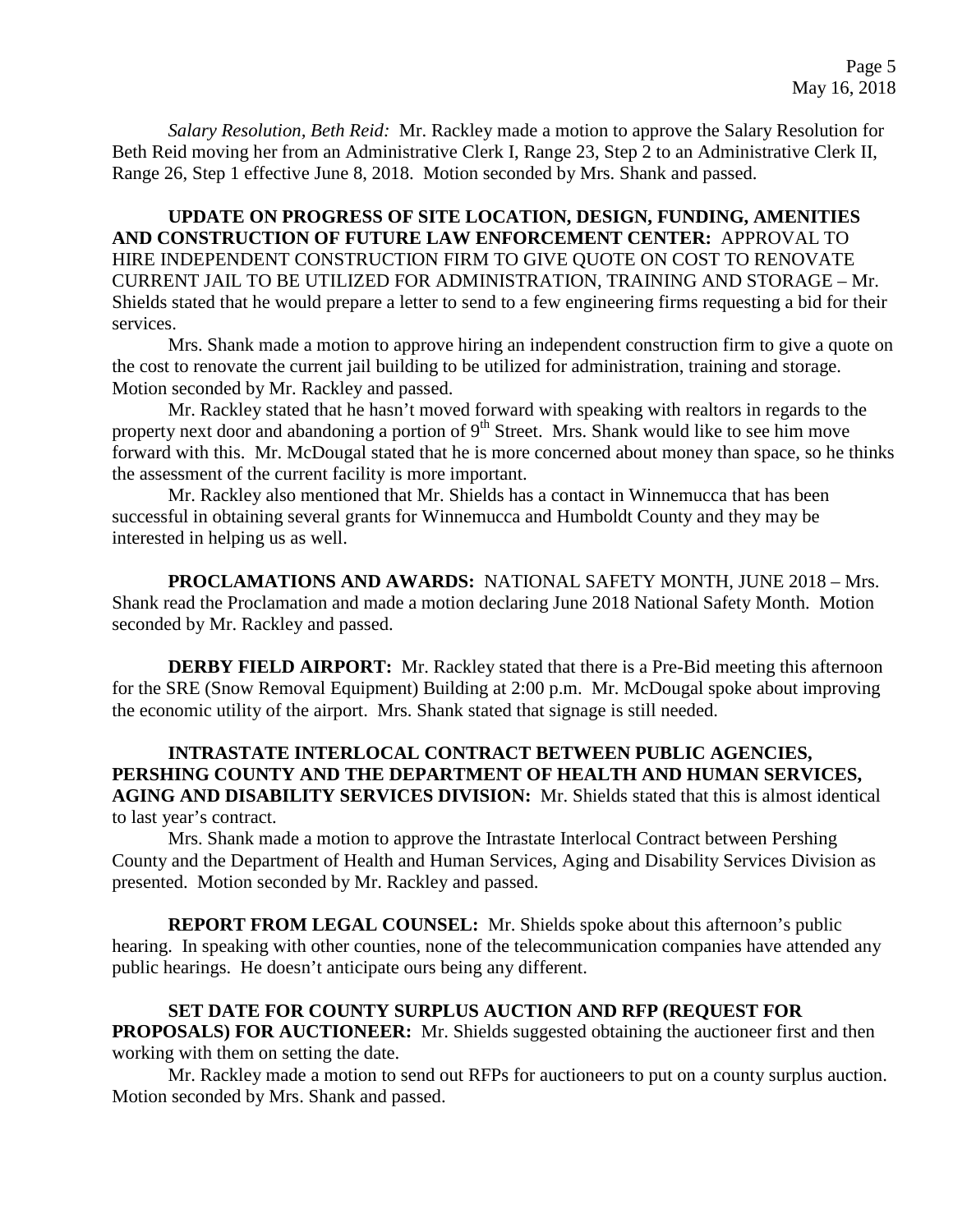## **UPDATE ON THE PERSHING COUNTY ECONOMIC DEVELOPMENT AND CONSERVATION ACT:** Mr. McDougal stated that he received word that they were hoping the bill would be in "mark-up" by the end of last week.

**REPORT FROM ADMINISTRATIVE ASSISTANT:** APPROVAL TO RESCHEDULE THE JULY 4, 2018 COMMISSION MEETING TO JULY 5, 2018 DUE TO THE HOLIDAY – Mrs. Shank made a motion to approve moving the July 4, 2018 Commission meeting to July 5, 2018. Motion seconded by Mr. Rackley and passed.

**ITEMS FOR FUTURE AGENDAS:** Mr. Rackley spoke about the Strategic Planning meeting, stating that a joint meeting between the City and County is needed. June 19<sup>th</sup> before the regular City Council meeting was suggested. Mr. McDougal stated that he would not be here on June 19<sup>th</sup>. Mrs. Wesner will see if July  $17<sup>th</sup>$  will work for the City.

The meeting recessed at 10:45 a.m. for a closed labor session pursuant to NRS 288.220 to meet with the County's labor representative regarding labor negotiations. The meeting reconvened 11:03 a.m.

**TRACY NEELEY AND NANETTE CHALUPA, A & H INSURANCE:** PRESENTATION AND RECOMMENDATION FOR THE 2018-2019 HEALTH BENEFIT COVERAGE PLAN OPTIONS FOR PERSHING COUNTY EMPLOYEES – Mrs. Neeley explained the changes to our benefits. The employee group met and would like to stay with Hometown Health, which came back with a 3% reduction from last year's premiums. Mrs. Neeley stated that they are also suggesting changing the dental, vision and life insurance coverage to Kansas City Life as they have better rates.

Mrs. Shank made a motion to approve the 2018-2019 Health Benefit Coverage Plan options as presented by A&H Insurance for Pershing County employees. Motion seconded by Mr. Rackley and passed.

**CORRESPONDENCE:** There was no additional correspondence discussed.

**MATTERS OF THE BOARD FOR DISCUSSION, BOARD MEMBER REPORTS, BOARD LIAISON REPORTS:** Mr. Rackley stated that he attended the City Council meeting last night and gave a presentation about the grant he will be receiving for the Recycling Center. The TV Board is having some issues rectifying its inventory, but Mr. Rackley is working through it. Mr. Rackley also reported that the TV Board Conference he attended in Salt Lake was very good.

Mrs. Shank stated that the Cemetery Board will be meeting tonight. The new signs have been installed and Buildings and Grounds worked really hard on both cemeteries. Mrs. Shank also stated that the Board approved appraising the lot next to the Imlay Fire house and asked for an update. Mrs. Wesner stated that she will get it scheduled.

Mr. McDougal attended the NV Works tour of Switch on Monday. He also attended the Humboldt River Water Basin Authority meeting last week, but had nothing new to report.

**PUBLIC INPUT:** There was no public input at this time.